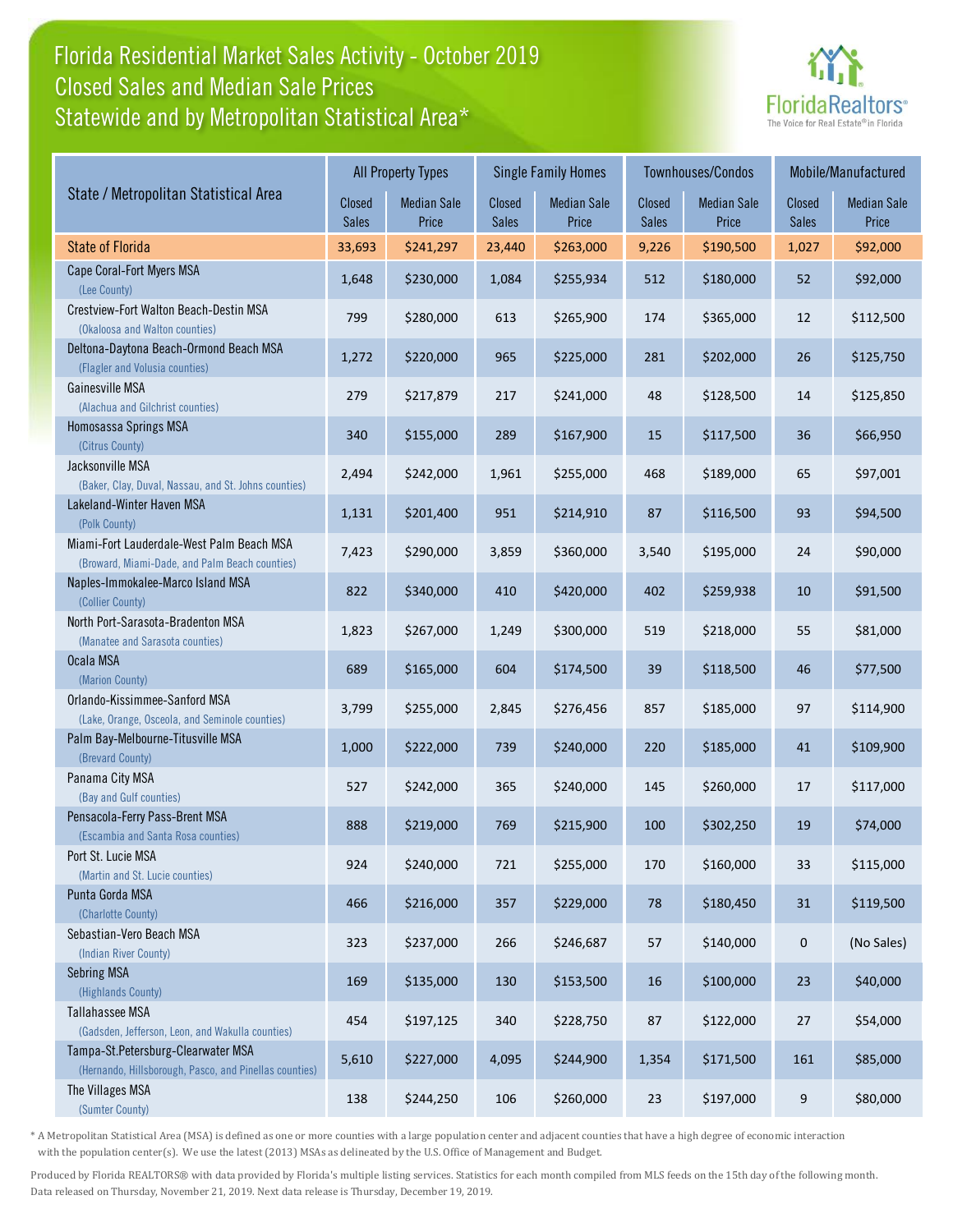## Florida Residential Market Sales Activity - October 2019 Listed by County Closed Sales and Median Sale Prices



| County                     | <b>All Property Types</b> |                             |                        | <b>Single Family Homes</b>  |                        | Townhouses/Condos           | Mobile/Manufactured           |                             |
|----------------------------|---------------------------|-----------------------------|------------------------|-----------------------------|------------------------|-----------------------------|-------------------------------|-----------------------------|
|                            | Closed<br><b>Sales</b>    | <b>Median Sale</b><br>Price | Closed<br><b>Sales</b> | <b>Median Sale</b><br>Price | Closed<br><b>Sales</b> | <b>Median Sale</b><br>Price | <b>Closed</b><br><b>Sales</b> | <b>Median Sale</b><br>Price |
| Alachua County             | 268                       | \$219,500                   | 210                    | \$242,250                   | 48                     | \$128,500                   | 10                            | \$115,000                   |
| <b>Baker County</b>        | 21                        | \$195,000                   | 19                     | \$217,000                   | $\mathbf 0$            | (No Sales)                  | $\overline{2}$                | \$149,500                   |
| <b>Bay County</b>          | 506                       | \$240,000                   | 348                    | \$235,788                   | 143                    | \$265,000                   | 15                            | \$106,000                   |
| <b>Bradford County</b>     | 31                        | \$142,000                   | 24                     | \$169,400                   | $\mathbf 0$            | (No Sales)                  | $\overline{7}$                | \$118,900                   |
| <b>Brevard County</b>      | 1,000                     | \$222,000                   | 739                    | \$240,000                   | 220                    | \$185,000                   | 41                            | \$109,900                   |
| <b>Broward County</b>      | 2,641                     | \$274,900                   | 1,344                  | \$362,000                   | 1,288                  | \$168,000                   | 9                             | \$92,000                    |
| <b>Calhoun County</b>      | 1                         | \$165,000                   | 1                      | \$165,000                   | 0                      | (No Sales)                  | 0                             | (No Sales)                  |
| <b>Charlotte County</b>    | 466                       | \$216,000                   | 357                    | \$229,000                   | 78                     | \$180,450                   | 31                            | \$119,500                   |
| <b>Citrus County</b>       | 340                       | \$155,000                   | 289                    | \$167,900                   | 15                     | \$117,500                   | 36                            | \$66,950                    |
| <b>Clay County</b>         | 335                       | \$221,000                   | 284                    | \$235,000                   | 27                     | \$178,000                   | 24                            | \$124,000                   |
| <b>Collier County</b>      | 822                       | \$340,000                   | 410                    | \$420,000                   | 402                    | \$259,938                   | 10                            | \$91,500                    |
| <b>Columbia County</b>     | 55                        | \$165,000                   | 47                     | \$175,000                   | $\mathbf 0$            | (No Sales)                  | 8                             | \$100,000                   |
| <b>DeSoto County</b>       | 35                        | \$136,000                   | 27                     | \$160,000                   | 3                      | \$117,000                   | 5                             | \$81,777                    |
| <b>Dixie County</b>        | 11                        | \$89,900                    | 4                      | \$113,250                   | $\pmb{0}$              | (No Sales)                  | 7                             | \$89,900                    |
| <b>Duval County</b>        | 1,320                     | \$207,000                   | 1,034                  | \$222,000                   | 269                    | \$159,000                   | 17                            | \$75,000                    |
| <b>Escambia County</b>     | 501                       | \$199,450                   | 411                    | \$190,950                   | 85                     | \$302,500                   | 5                             | \$50,000                    |
| <b>Flagler County</b>      | 233                       | \$237,000                   | 193                    | \$237,300                   | 37                     | \$238,500                   | 3                             | \$141,400                   |
| <b>Franklin County</b>     | 23                        | \$330,000                   | 18                     | \$333,000                   | 5                      | \$330,000                   | $\mathbf 0$                   | (No Sales)                  |
| <b>Gadsden County</b>      | 31                        | \$174,900                   | 29                     | \$175,000                   | $\mathbf 0$            | (No Sales)                  | $\overline{2}$                | \$108,250                   |
| <b>Gilchrist County</b>    | 11                        | \$170,000                   | 7                      | \$235,000                   | 0                      | (No Sales)                  | 4                             | \$167,450                   |
| <b>Glades County</b>       | 9                         | \$65,000                    | $\mathbf{1}$           | \$50,000                    | $\mathbf 0$            | (No Sales)                  | 8                             | \$72,500                    |
| <b>Gulf County</b>         | 21                        | \$385,000                   | 17                     | \$400,800                   | $\overline{2}$         | \$117,500                   | $\overline{2}$                | \$140,000                   |
| <b>Hamilton County</b>     | 4                         | \$112,500                   | 2                      | \$129,750                   | $\mathbf 0$            | (No Sales)                  | 2                             | \$112,500                   |
| <b>Hardee County</b>       | 10                        | \$94,500                    | 9                      | \$129,000                   | $\mathbf 0$            | (No Sales)                  | $\mathbf{1}$                  | \$25,000                    |
| <b>Hendry County</b>       | 21                        | \$145,000                   | 20                     | \$147,000                   | $\mathbf{1}$           | \$110,000                   | 0                             | (No Sales)                  |
| <b>Hernando County</b>     | 431                       | \$178,000                   | 369                    | \$186,000                   | $22\,$                 | \$135,000                   | 40                            | \$95,000                    |
| <b>Highlands County</b>    | 169                       | \$135,000                   | 130                    | \$153,500                   | $16\,$                 | \$100,000                   | 23                            | \$40,000                    |
| <b>Hillsborough County</b> | 2,269                     | \$239,000                   | 1,768                  | \$250,895                   | 478                    | \$177,500                   | 23                            | \$155,000                   |
| <b>Holmes County</b>       | 10                        | \$61,500                    | 9                      | \$73,000                    | 0                      | (No Sales)                  | $\mathbf{1}$                  | \$24,000                    |
| <b>Indian River County</b> | 323                       | \$237,000                   | 266                    | \$246,687                   | 57                     | \$140,000                   | $\pmb{0}$                     | (No Sales)                  |
| Jackson County             | 40                        | \$115,000                   | 35                     | \$135,000                   | 0                      | (No Sales)                  | 5                             | \$73,500                    |
| Jefferson County           | 10                        | \$167,500                   | 8                      | \$203,000                   | $\pmb{0}$              | (No Sales)                  | $\overline{2}$                | \$106,950                   |
| Lafayette County           | $\overline{2}$            | \$200,000                   | $\mathbf 1$            | \$274,000                   | 0                      | (No Sales)                  | $\mathbf{1}$                  | \$126,000                   |
| Lake County                | 641                       | \$230,000                   | 555                    | \$242,000                   | 38                     | \$197,500                   | 48                            | \$115,000                   |
| Lee County                 | 1,648                     | \$230,000                   | 1,084                  | \$255,934                   | 512                    | \$180,000                   | 52                            | \$92,000                    |

Produced by Florida REALTORS® with data provided by Florida's multiple listing services. Statistics for each month compiled from MLS feeds on the 15th day of the following month. Data released on Thursday, November 21, 2019. Next data release is Thursday, December 19, 2019.